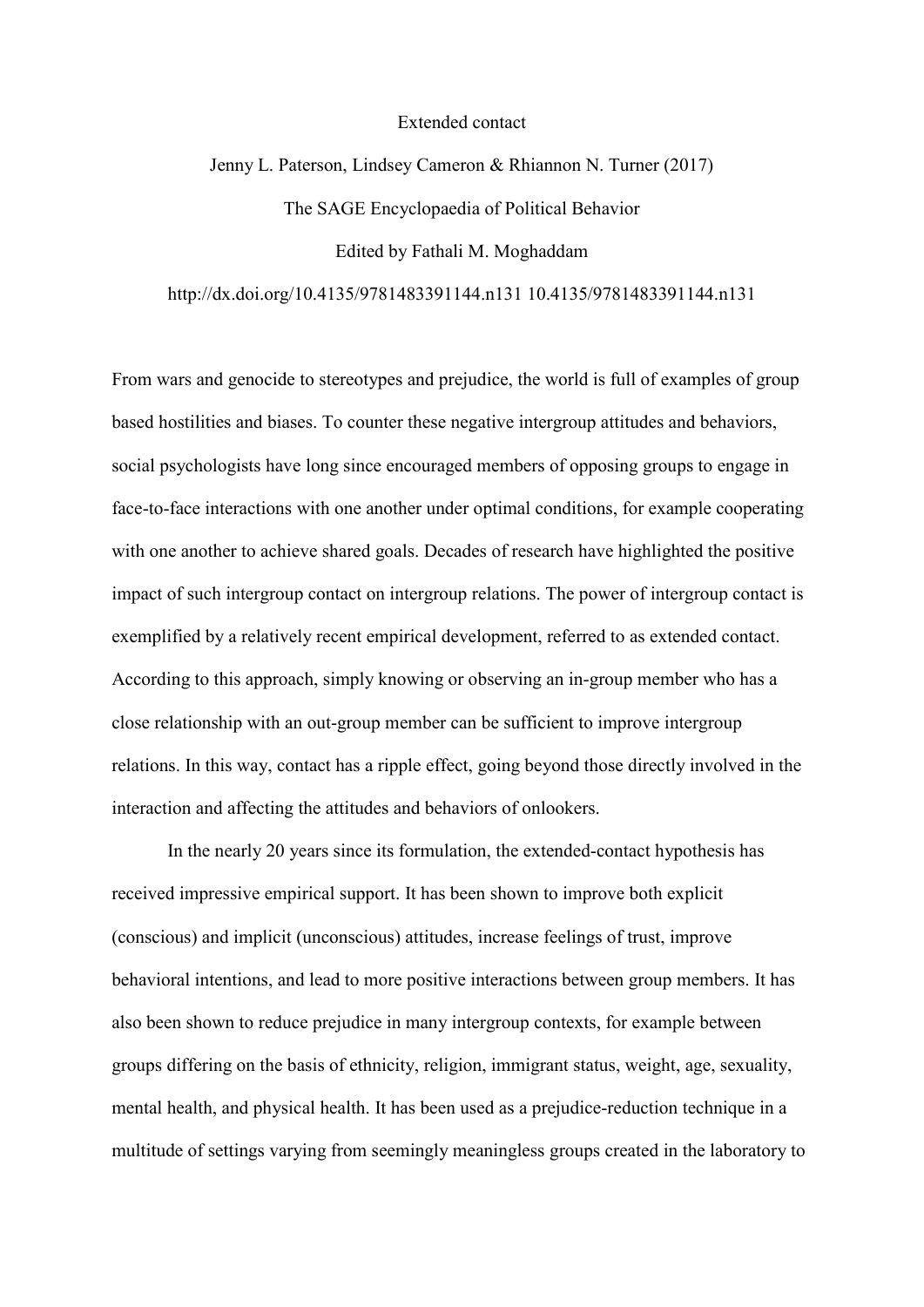warring ethnic and religious groups in Northern Ireland, Cyprus, and Rwanda. Extended contact has also been shown to be effective at changing intergroup relations not only among adults but also among schoolage children.

 Crucially, extended contact has been found to be most effective in situations where direct contact is limited. Specifically, observing in-group and out-group members positively interacting with one another through various types of media has been shown to reduce prejudice. For example, this vicarious extended contact has been successfully utilized to improve intergroup relations using radio programs in Rwanda; TV shows such as Sesame Street; and reading books, including the Harry Potter novels. Indeed, one of the strengths of extended contact is that it allows individuals to benefit from the positive outcomes of contact in contexts characterized by high levels of segregation and intergroup conflict where direct contact is not easily achievable or advisable.

 So how does simply knowing about someone else's relationship have such positive effects? In proposing the extended-contact hypothesis, Stephen C. Wright and colleagues suggested several processes that have since received substantial empirical support. First, the idea of intergroup contact can be anxiety provoking, which can undermine or deter people from engaging in such contact. But just watching others provides a positive example of contact, which reduces this intergroup anxiety, in turn generating more positive perceptions of intergroup interactions and out-groups more generally. Second, compared with face-toface contact, during extended contact, the group memberships of those involved are more likely to remain salient. This is important because these group members are then seen to represent the typical intergroup behaviors and attitudes of their group. By interacting positively with one another, this conveys positive in-group and out-group norms that are accepting and encouraging of intergroup contact, which in turn predicts more positive intergroup perceptions. Last, extended contact is also thought to lead to what is termed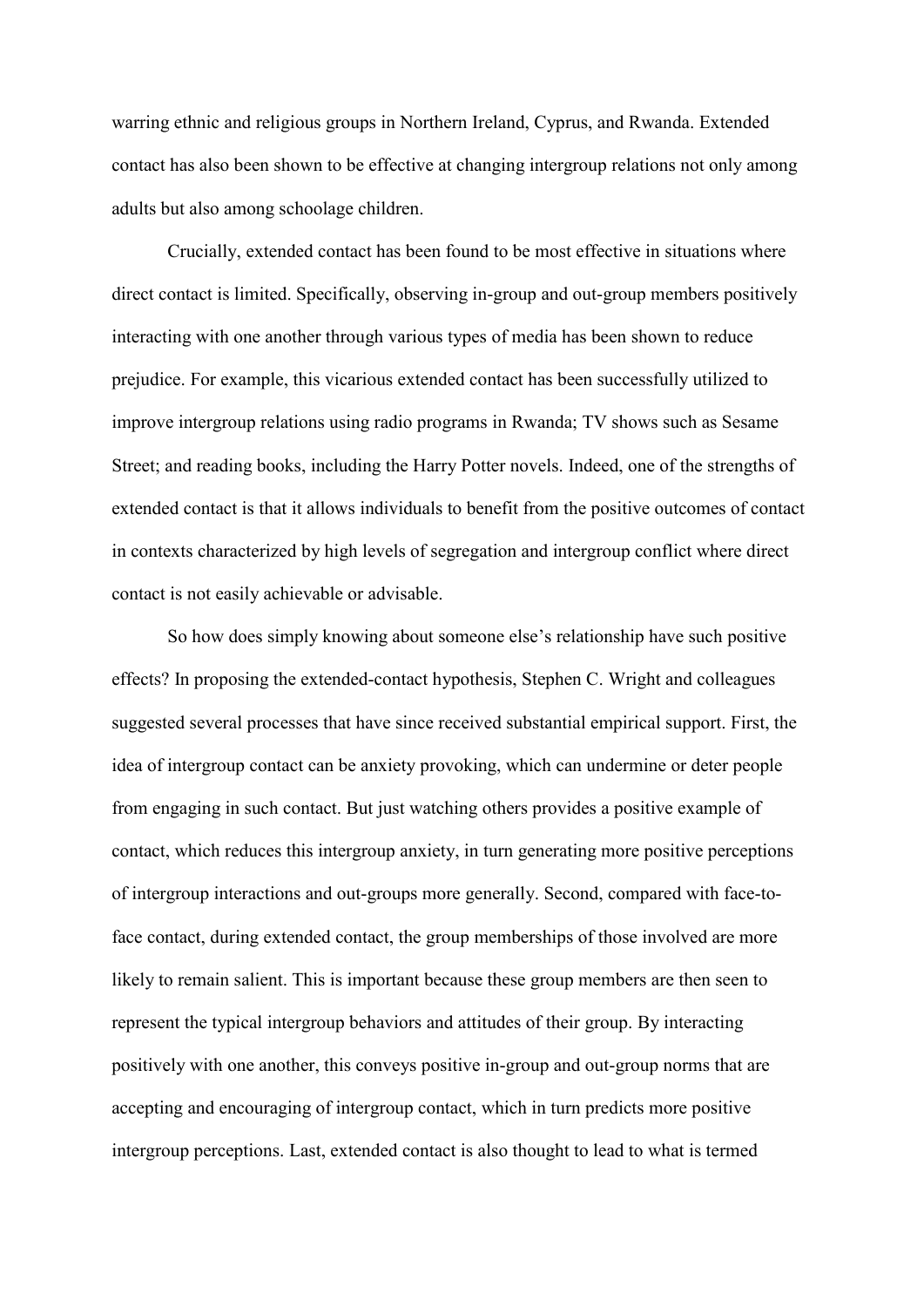inclusion of the other in the self. This mechanism leads individuals to see the out-group member, and the outgroup more generally, as part of the self, which, in turn, encourages the individual to treat the out-group more like the self (i.e., positively) and therefore promotes more positive intergroup attitudes and behaviors.

Research has also identified factors that increase the efficacy of extended contact: it is more likely to change attitudes and behavior if the observed intergroup relationship is perceived as positive, if the observer strongly identifies with the in-group, and the observed group members are viewed as being typical of their respective groups.

Despite its significant benefits, extended contact has several limitations. First, research suggests that extended contact does not work as well for minority group members as it does for majority group members. Second, the effect of extended contact tends to be weaker than that of face-to-face contact in improving intergroup relations, in which attitudes are based on firsthand rather than secondhand experiences. Third, because the effect sizes are generally smaller, some have argued that extended contact is too weak to have a meaningful or longlasting impact on intergroup relations outside of the laboratory. However, proponents of extended contact argue that it should not be viewed as an alternative to direct contact but instead as a highly practical and cost-effective prejudice-reduction tool in contexts in which direct contact is difficult or as a preparatory intervention to increase the likelihood and quality of future direct contact.

## **Further Readings**

Cameron, L., Rutland, A., Hossain, R., & Petley, R. (2011). When and why does extended contact work? The role of high-quality direct contact and group norms in the development of positive ethnic intergroup attitudes amongst children. *Group Processes & Intergroup Relations, 14*(2), 193–206.